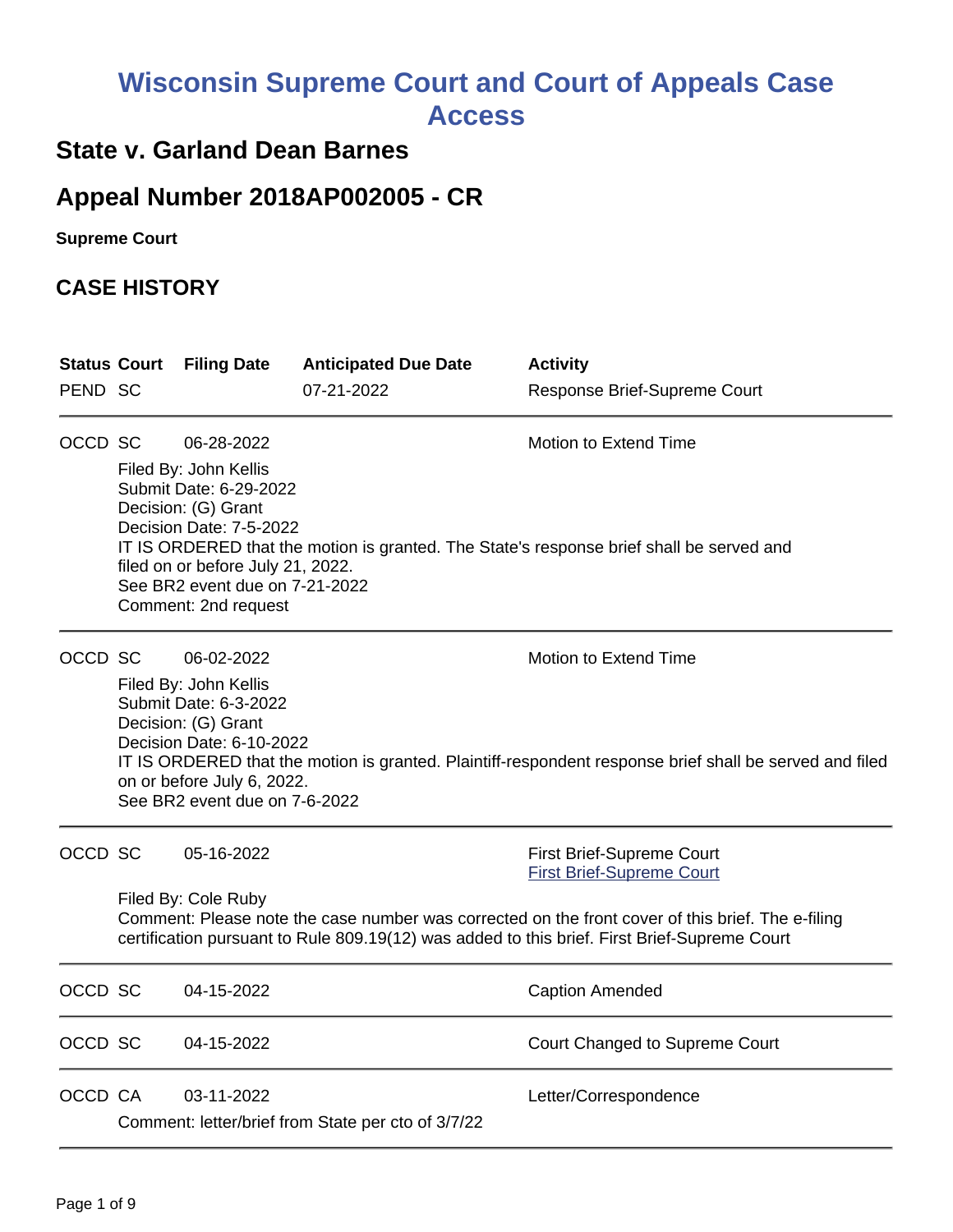Comment: Letter/brief due from State by this date per cto 3/7/22

OCCD SC 03-07-2022 Court Order

|         |                                                                                                                                                                                                                                                                                                                                                                  | IT IS ORDERED that plaintiff-respondent, State of Wisconsin, shall file a letter/brief by March 14, 2022,<br>discussing the impact of the Hemphill case and responding to the defendant-appellant's motion. |  |  |  |
|---------|------------------------------------------------------------------------------------------------------------------------------------------------------------------------------------------------------------------------------------------------------------------------------------------------------------------------------------------------------------------|-------------------------------------------------------------------------------------------------------------------------------------------------------------------------------------------------------------|--|--|--|
| OCCD CA | 02-16-2022                                                                                                                                                                                                                                                                                                                                                       | <b>Rejected Electronic Document</b>                                                                                                                                                                         |  |  |  |
|         | Comment: The electronic copy of the "Letter with supplemental authority supporting petition" is rejected<br>because there is currently no statutory provision for the acceptance of this type of electronic document<br>in the Supreme Court. Please send the requisite number of hardcopies to the clerks office for filing if you<br>have not done so already. |                                                                                                                                                                                                             |  |  |  |
| OCCD SC | 01-11-2022                                                                                                                                                                                                                                                                                                                                                       | <b>Court Order</b>                                                                                                                                                                                          |  |  |  |
|         | IT IS ORDERED that the petition for review shall be held in abeyance pending the U.S. Supreme<br>Court's disposition of Hemphill v. New York, U.S. Case No. 20-637 (cert. granted April 10, 2021; oral<br>argument held October 4, 2021).                                                                                                                        |                                                                                                                                                                                                             |  |  |  |
| OCCD SC | 10-28-2021                                                                                                                                                                                                                                                                                                                                                       | Response                                                                                                                                                                                                    |  |  |  |
|         |                                                                                                                                                                                                                                                                                                                                                                  | Comment: Response to petition for review due per cto 9/14/21                                                                                                                                                |  |  |  |
| OCCD SC | 09-23-2021                                                                                                                                                                                                                                                                                                                                                       | Motion to Extend Time                                                                                                                                                                                       |  |  |  |
|         | Filed By: John Kellis<br>Submit Date: 9-24-2021<br>Decision: (G) Grant<br>Decision Date: 9-27-2021<br>IT IS ORDERED that the motion is granted. Plaintiff-respondent's response to the petition for review<br>shall be filed on or before October 28, 2021.<br>See RSP event due on 10-28-2021                                                                   |                                                                                                                                                                                                             |  |  |  |
| OCCD SC | 09-20-2021                                                                                                                                                                                                                                                                                                                                                       | <b>Other Papers</b>                                                                                                                                                                                         |  |  |  |
|         | Comment: Letter from AAG Kellis re: assigned to matter                                                                                                                                                                                                                                                                                                           |                                                                                                                                                                                                             |  |  |  |
| OCCD SC | 09-14-2021                                                                                                                                                                                                                                                                                                                                                       | <b>Court Order</b>                                                                                                                                                                                          |  |  |  |
|         | ORD that the plaintiff-respondent, State of Wisconsin, is directed to serve and file a response to the<br>petition for review on or before 9/28/21.                                                                                                                                                                                                              |                                                                                                                                                                                                             |  |  |  |
| OCCD SC | 05-14-2021                                                                                                                                                                                                                                                                                                                                                       | <b>Fee Paid</b>                                                                                                                                                                                             |  |  |  |
|         | Comment: Receipt No: 21R 001070                                                                                                                                                                                                                                                                                                                                  |                                                                                                                                                                                                             |  |  |  |
| OCCD SC | 05-13-2021                                                                                                                                                                                                                                                                                                                                                       | Letter/Correspondence                                                                                                                                                                                       |  |  |  |
|         | Comment: Letter from Atty Ruby enclosing filing fee check for petition for review                                                                                                                                                                                                                                                                                |                                                                                                                                                                                                             |  |  |  |
| OCCD SC | 05-10-2021                                                                                                                                                                                                                                                                                                                                                       | <b>Petition for Review</b><br><b>Response to Petition for Review</b><br><b>Petition for Review</b>                                                                                                          |  |  |  |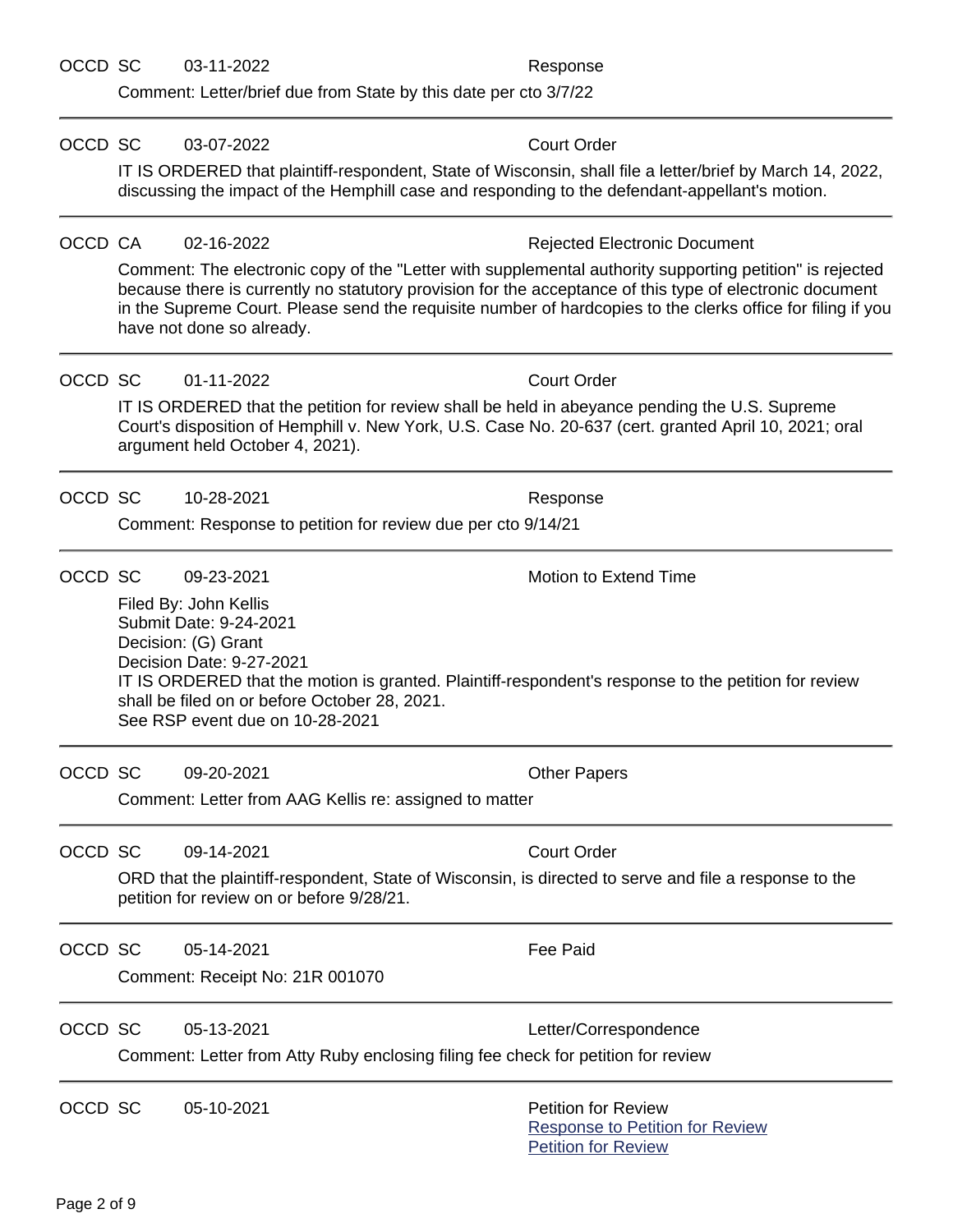Filed By: Cole Ruby Submit Date: 5-14-2021 Decision: (G) Grant Decision Date: 4-15-2022

IT IS ORDERED that the petition for review is granted as to the following issue only (designated as issue number two in the petition for review) and that pursuant to Wis. Stat. (Rule) 809.62(6), the defendant-appellant-petitioner may not raise or argue any other issues unless otherwise ordered by the court;

2. (a) Can a defendant open the door to testimonial hearsay violating his confrontation rights, and which was excluded based on an egregious discovery violation, by challenging the quality of the police investigation?

(b) Can the claim that a non-testifying officer witnessed the defendant commit the crime be admitted over hearsay objections under the theory that it is admissible to show the course of investigation, not for the truth of the matter asserted?;

IT IS FURTHER ORDERED that pursuant to Wis. Stat. (Rules) 809.62(6) and 809.63, within 30 days after the date of this order the defendant-appellant-petitioner must file a brief in this court; that within 20 days of filing the plaintiff-respondent, State of Wisconsin, must file either a brief or a statement that no brief will be filed; and that if a brief is filed by the plaintiff-respondent, within 10 days of filing the defendant-appellant-petitioner must file either a reply brief or a statement that no reply brief will be filed; and

IT IS FURTHER ORDERED that in any brief filed in this court the parties shall not incorporate by reference any portion of their court of appeals' brief or petition for review or response; instead, any material in these documents upon which there is reliance should be restated in the brief filed in this court; and

IT IS FURTHER ORDERED that the first brief filed in this court must contain, as part of the appendix, a copy of the decision of the court of appeals in this case; and

IT IS FURTHER ORDERED that, if a party has not previously filed an electronic copy of the b

| OCCD CA | 397 Wis. 2d 241                                                                                                                                                                                           | 04-28-2021                                                                                                                                       | Cites                              |
|---------|-----------------------------------------------------------------------------------------------------------------------------------------------------------------------------------------------------------|--------------------------------------------------------------------------------------------------------------------------------------------------|------------------------------------|
| OCCD CA | 959 N.W.2d 75                                                                                                                                                                                             | 04-28-2021                                                                                                                                       | <b>Cites</b>                       |
| OCCD CA |                                                                                                                                                                                                           | 04-28-2021                                                                                                                                       | <b>Opinion Ordered Unpublished</b> |
| OCCD CA | Motion for Reconsideration<br>04-05-2021<br>Filed By: Cole Ruby<br>Submit Date: 4-5-2021<br>Decision: (D) Deny<br>Decision Date: 4-8-2021<br>IT IS ORDERED that the motion for reconsideration is denied. |                                                                                                                                                  |                                    |
| OCCD CA |                                                                                                                                                                                                           | 03-16-2021<br>Judge Panel: Stark, Hruz, Seidl<br>Opinion: Per Curiam<br>Decision: Affirmed Pages: 25<br>Order Text: Judgment and order affirmed. | Opinion/Decision                   |
| OCCD CA |                                                                                                                                                                                                           | 03-03-2021<br>Filed By: Unassigned District 3                                                                                                    | Sua Sponte                         |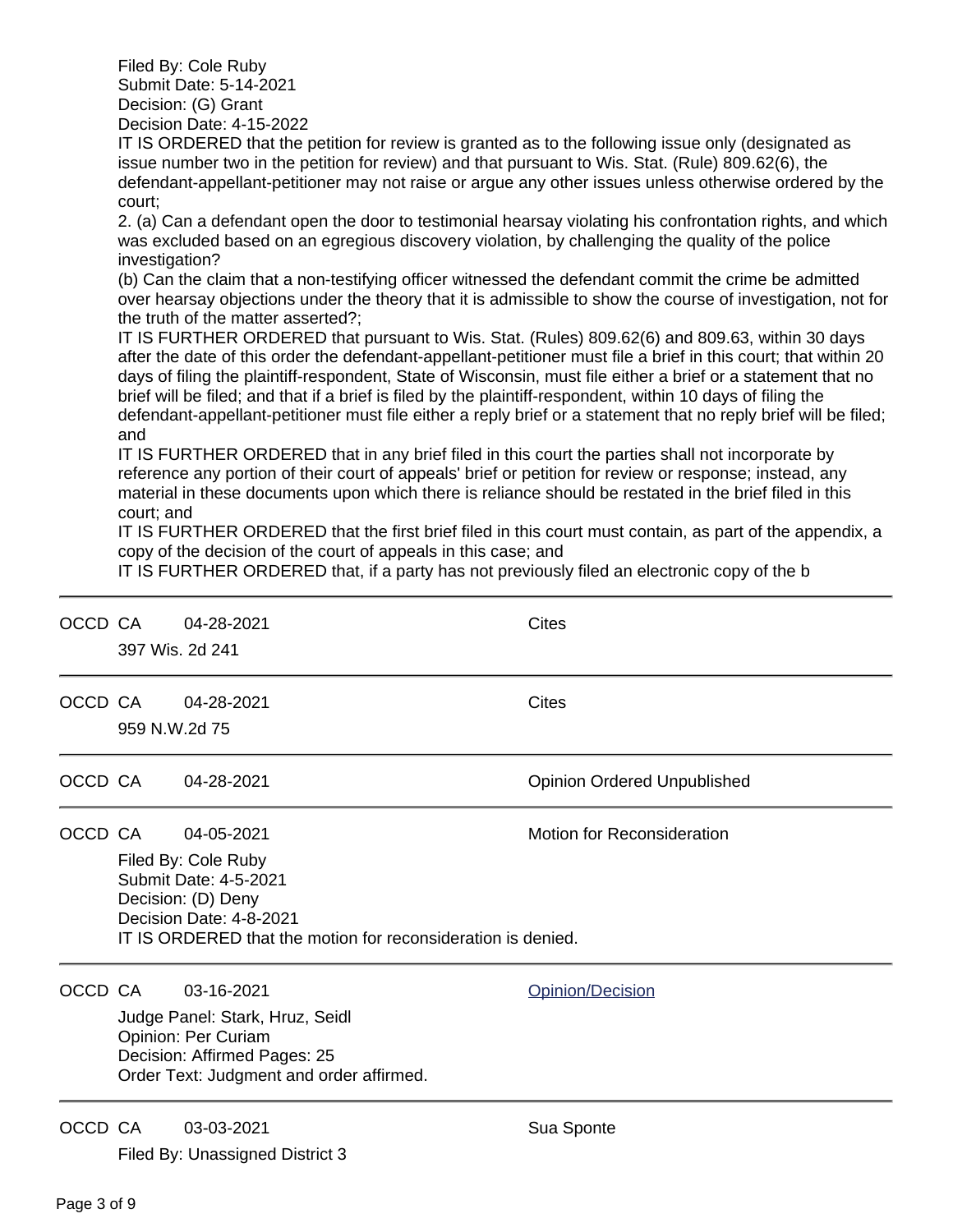Submit Date: 3-3-2021 Decision: (N) No Action Decision Date: 3-4-2021 IT IS ORDERED that the appellant's letters shall be placed in the court's correspondence file without further action. Motion Response Filed By: Garland Barnes Submit Date: 3-3-2021 Motion Response Filed By: Garland Barnes Submit Date: 3-3-2021 Comment: 3 separate letters received from appellant, each directed to a different D3 judge, all titled "Time Line"

| OCCD CA |             | 09-28-2020<br>Comment: Address changed for attorney: 32925 Aaron R. O'Neil                                                                                                                                                                                                                                                                                                                                                                                                                                                                                                                                                                                                                                  | Attorney address updated                             |  |
|---------|-------------|-------------------------------------------------------------------------------------------------------------------------------------------------------------------------------------------------------------------------------------------------------------------------------------------------------------------------------------------------------------------------------------------------------------------------------------------------------------------------------------------------------------------------------------------------------------------------------------------------------------------------------------------------------------------------------------------------------------|------------------------------------------------------|--|
| OCCD CA |             | 03-10-2020                                                                                                                                                                                                                                                                                                                                                                                                                                                                                                                                                                                                                                                                                                  | <b>Submitted on Briefs</b>                           |  |
| OCCD CA |             | 11-27-2019                                                                                                                                                                                                                                                                                                                                                                                                                                                                                                                                                                                                                                                                                                  | <b>Briefs Received At State Law Library</b>          |  |
| OCCD CA |             | 11-08-2019                                                                                                                                                                                                                                                                                                                                                                                                                                                                                                                                                                                                                                                                                                  | Record and Briefs Sent to District 3                 |  |
| OCCD CA | e-document. | 11-07-2019<br><b>Rejected Electronic Document</b><br>Comment: This electronic version of the Reply brief has a document type description that reads "Brief of<br>Appellant", as selected by the filing party. This document type description is not accurate and the<br>e-document must therefore be rejected. Please upload a corrected electronic version of the brief and<br>select "Reply brief" so that the correct colored electronic indicator bar (gray) will associate with the<br>e-brief upon acceptance. Please notify clerk's office staff when done by calling 608-266-1880 so that it<br>may be accepted for filing. Failure to notify may result in the delayed acceptance of the corrected |                                                      |  |
| OCCD CA |             | 11-04-2019<br>Filed By: Cole Ruby                                                                                                                                                                                                                                                                                                                                                                                                                                                                                                                                                                                                                                                                           | <b>Reply Brief</b><br><b>Reply brief</b>             |  |
| OCCD CA |             | 10-21-2019<br>Filed By: Cole Ruby<br>Submit Date: 10-21-2019<br>Decision: (G) Grant<br>Decision Date: 10-23-2019<br>ORD that the time for filing the reply brief is extended to 11/4/19.<br>See BRY event due on 11-4-2019                                                                                                                                                                                                                                                                                                                                                                                                                                                                                  | <b>Motion to Extend Time</b>                         |  |
| OCCD CA |             | 10-03-2019<br>Filed By: 32925 (O'Neil, Aaron)                                                                                                                                                                                                                                                                                                                                                                                                                                                                                                                                                                                                                                                               | Brief of Respondent(s)<br><b>Brief of Respondent</b> |  |
| OCCD CA |             | 09-16-2019                                                                                                                                                                                                                                                                                                                                                                                                                                                                                                                                                                                                                                                                                                  | Motion to Extend Time                                |  |

Page 4 of 9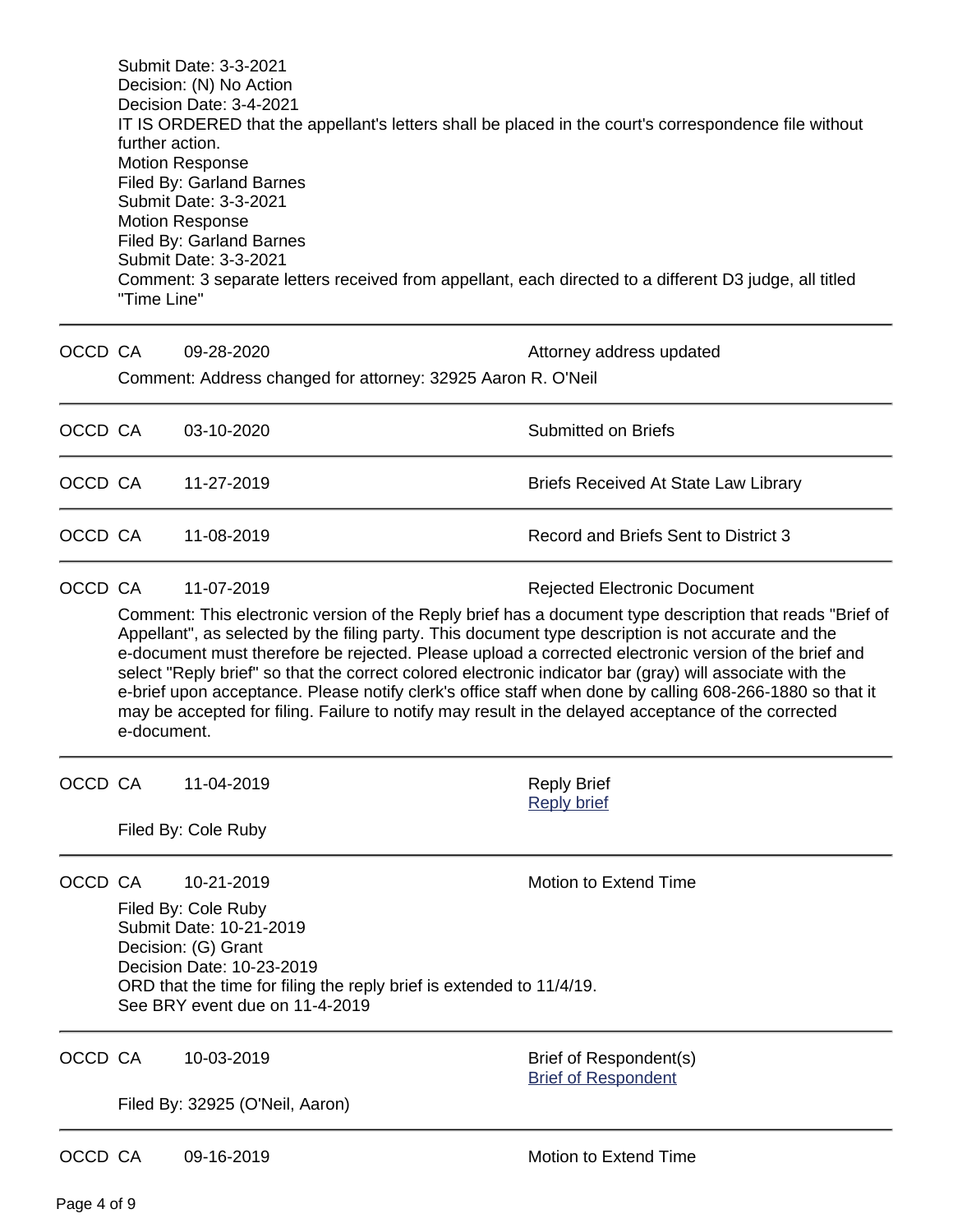Page 5 of 9 OCCD CA 07-12-2019 Non-Electronic Record Item Comment: Exhibit for Postconviction Motion Hearing CD OCCD CA 07-12-2019 Supplement to Record Comment: 181-1 to 181-1 ELECTRONICALLY FILED OCCD CA 06-13-2019 Motion to Correct/Supplement Record Filed By: Cole Ruby Submit Date: 6-26-2019 Decision: (G) Grant Decision Date: 6-28-2019 ORD that, within 5 business days, the clerk of the circuit court shall either transmit a non-electronic supplemental return with the recording of the drug transaction to this court, or provide this court with an explanation if there is some impediment to doing so. FRO that the time for the appellant to file his initial brief and appendix shall be extended to 10 days after the supplemental return has been filed. OCCD CA  $=$  05-17-2019 Motion to Extend Time Filed By: Cole Ruby Submit Date: 5-20-2019 Decision: (G) Grant Decision Date: 6-4-2019 ORD that the time to file the appellant's brief and appendix is extended to 6-14-2019. See BAP event due on 6-14-2019

Filed By: 32925 (O'Neil, Aaron) Submit Date: 9-17-2019 Decision: (G) Grant Decision Date: 9-18-2019 ORD that the time for filing the respondent's brief is extended to 10-3-2019. See BRS event due on 10-3-2019 Comment: 2nd request

OCCD CA 08-19-2019 Motion to Extend Time

Filed By: 32925 (O'Neil, Aaron) Submit Date: 8-20-2019 Decision: (G) Grant Decision Date: 8-22-2019 ORD that the time to file the State's brief is extended to 9/18/19. See BRS event due on 9-18-2019

OCCD CA 08-01-2019 Letter/Correspondence

[Brief of Appellant](https://acefiling.wicourts.gov/document/eFiled/2018AP002005/244392)

Comment: sunstitute AAG Aaron O'Neil for Criminal Appeals Unit

OCCD CA 07-17-2019 Brief & Appx of Appellant(s)

Filed By: Cole Ruby

Comment: Please note that the separate appendix did not have front and back covers, and for that reason the separate appendix has been combined with the brief. Note that separate appendices must have white front and back covers which contain relevant case information, pursuant to Rule 809.19(9).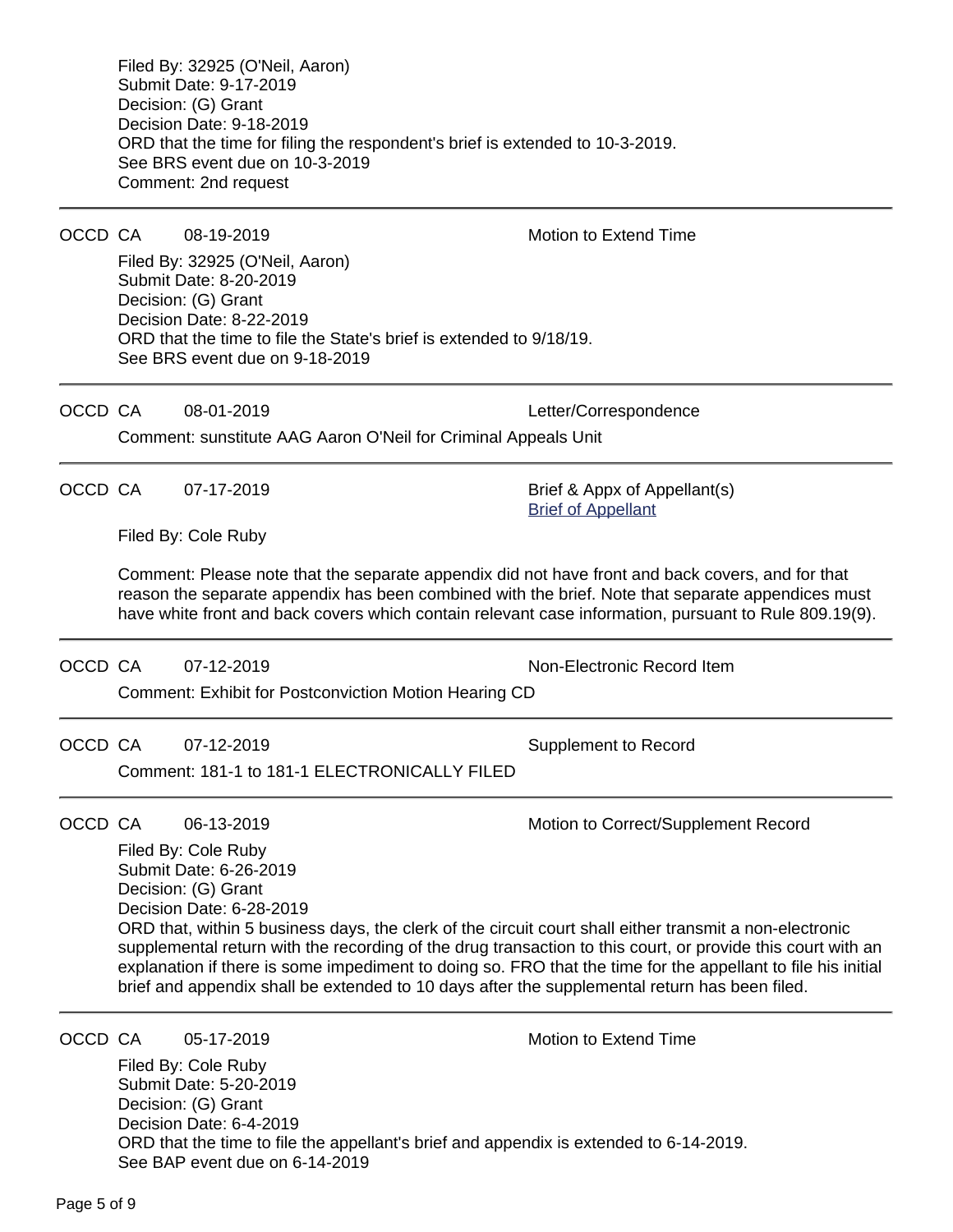| OCCD CA |                        | 04-30-2019<br>Comment: 169-1 to 180-88, ELECTRONICALLY FILED                                                                                                                                                                                               | <b>Supplement to Record</b>                                                                                                                                                                                                                   |
|---------|------------------------|------------------------------------------------------------------------------------------------------------------------------------------------------------------------------------------------------------------------------------------------------------|-----------------------------------------------------------------------------------------------------------------------------------------------------------------------------------------------------------------------------------------------|
| OCCD CA |                        | 04-09-2019<br>Court Reporter Name: (Nagel, Dorothy)                                                                                                                                                                                                        | Court Reporter's Statement-Trans.                                                                                                                                                                                                             |
| OCCD CA |                        | 04-01-2019                                                                                                                                                                                                                                                 | <b>Transcript filed in Circuit Court</b>                                                                                                                                                                                                      |
| OCCD CA | due 5/16/19.           | 02-14-2019                                                                                                                                                                                                                                                 | <b>Court Order</b><br>ORD that, by 4/16/19, the clerk of the circuit court shall submit a supplemental return to this court with<br>the transcript of the 9/5/18 motion hearing. FRO that the appellant's initial brief and appendix shall be |
| OCCD CA | <b>Status: Ordered</b> | 02-12-2019<br>Filed By: Cole Ruby<br>Comment: due date per cto 12/3/18                                                                                                                                                                                     | <b>Statement on Transcript</b>                                                                                                                                                                                                                |
| OCCD CA |                        | 02-08-2019<br>Filed By: Cole Ruby<br>Submit Date: 2-8-2019<br>Decision: (G) Grant<br>Decision Date: 2-11-2019<br>ORD that the time to file the statement on transcript is extended to 2-21-2019.<br>See SRT event due on 2-21-2019<br>Comment: 2nd request | Motion to Extend Time                                                                                                                                                                                                                         |
| OCCD CA | filed.                 | 01-29-2019<br>Filed By: Cole Ruby<br>Submit Date: 1-29-2019<br>Decision: (O) Other<br>Decision Date: 2-1-2019<br>ORD that the briefing schedule shall be held in abeyance until the statement on transcript has been<br>See BAP event due on 1-14-2019     | Motion to Extend Time                                                                                                                                                                                                                         |
| OCCD CA |                        | 01-24-2019<br>Comment: New due date of connected BAP: 2-1-2019                                                                                                                                                                                             | Delinquent                                                                                                                                                                                                                                    |
| OCCD CA |                        | 01-04-2019<br>Filed By: Cole Ruby<br>Submit Date: 1-4-2019<br>Decision: (G) Grant<br>Decision Date: 1-9-2019<br>ORD that the time to file a statement on transcript in this matter is extended to 2/7/19.<br>See SRT event due on 2-7-2019                 | Motion to Extend Time                                                                                                                                                                                                                         |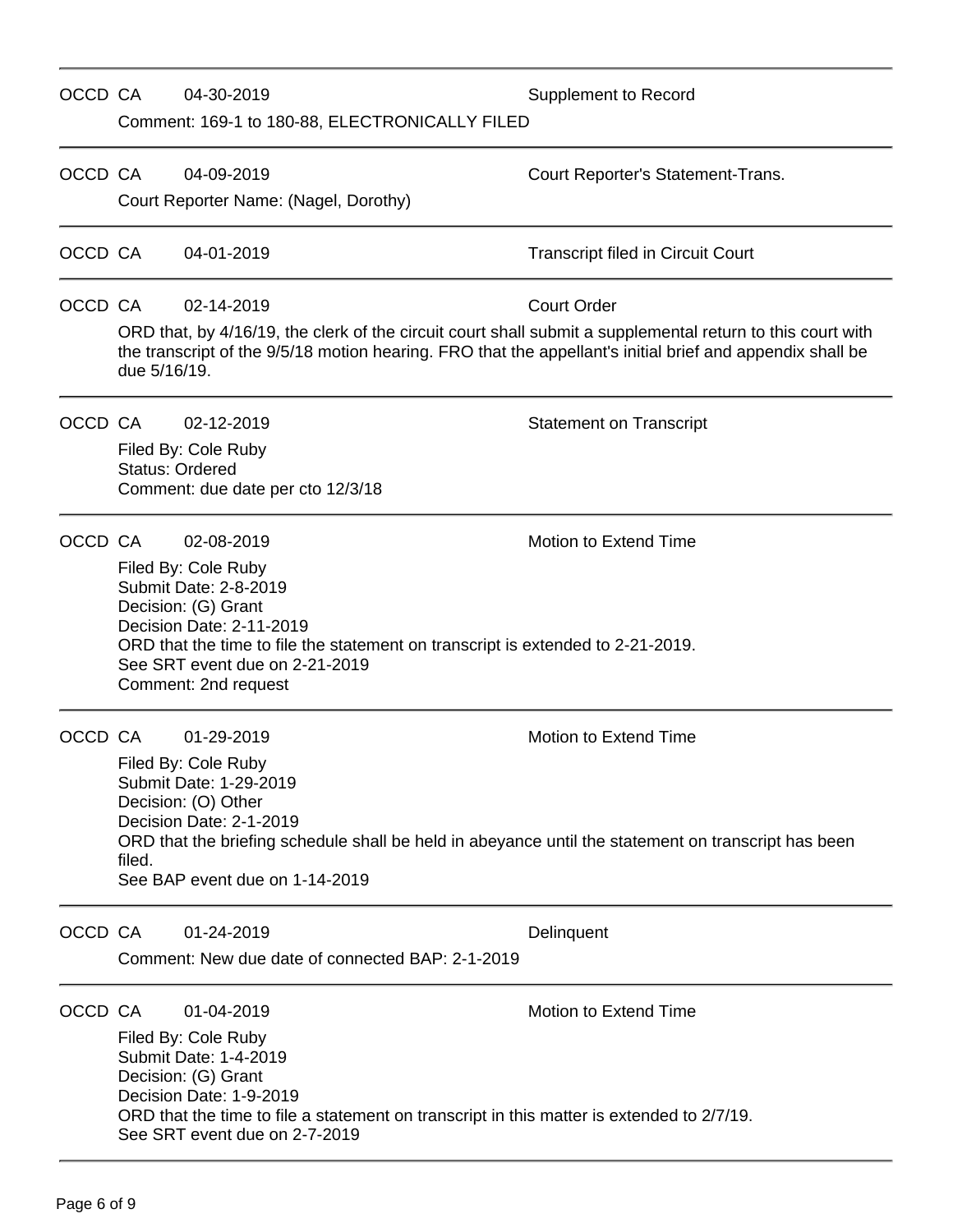| OCCD CA |                                                                                                                                                                                                                                                                                                                                                               | 12-05-2018                                                                                                                                                                                                                                                                                                         | Record                                                                                                                                                                                                                                                                                                                                                               |
|---------|---------------------------------------------------------------------------------------------------------------------------------------------------------------------------------------------------------------------------------------------------------------------------------------------------------------------------------------------------------------|--------------------------------------------------------------------------------------------------------------------------------------------------------------------------------------------------------------------------------------------------------------------------------------------------------------------|----------------------------------------------------------------------------------------------------------------------------------------------------------------------------------------------------------------------------------------------------------------------------------------------------------------------------------------------------------------------|
|         |                                                                                                                                                                                                                                                                                                                                                               | Comment: 1-1 to 168-56 ELECTRONICALLY FILED                                                                                                                                                                                                                                                                        |                                                                                                                                                                                                                                                                                                                                                                      |
| OCCD CA |                                                                                                                                                                                                                                                                                                                                                               | 10-19-2018                                                                                                                                                                                                                                                                                                         | Notif. Sent-Filing of NAP & Ct. Record                                                                                                                                                                                                                                                                                                                               |
| OCCD CA |                                                                                                                                                                                                                                                                                                                                                               | 10-19-2018                                                                                                                                                                                                                                                                                                         | Notice of Appeal & Court Record                                                                                                                                                                                                                                                                                                                                      |
| OCCD CA |                                                                                                                                                                                                                                                                                                                                                               | 10-19-2018                                                                                                                                                                                                                                                                                                         | X Transfer                                                                                                                                                                                                                                                                                                                                                           |
|         | OCCD CA                                                                                                                                                                                                                                                                                                                                                       | 10-15-2018                                                                                                                                                                                                                                                                                                         | Indig. Forms/Motion filed by pro se                                                                                                                                                                                                                                                                                                                                  |
|         | Filed By: Garland Barnes<br>Submit Date: 2-8-2019<br>Decision: (G) Grant<br>Decision Date: 2-8-2019<br>ORD court grants permission to proceed without payment of filing fee.<br>Comment: 10/15/18 rec'd circuit court fee waiver form attached to MMS filed by Atty Ruby, per cto<br>12/3/18 CA clk to perform fee waiver determination                       |                                                                                                                                                                                                                                                                                                                    |                                                                                                                                                                                                                                                                                                                                                                      |
| OCCD CA |                                                                                                                                                                                                                                                                                                                                                               | 10-15-2018<br>Filed By: Cole Ruby<br>Submit Date: 10-19-2018<br>Decision: (O) Other<br>Decision Date: 12-3-2018<br>ORD that the clerk of this court shall process the appellant's affidavit of indigency in support of his<br>overdue statement on transcript is extended to 1/3/19.<br>rec'd 10/19/18 via US Mail | <b>Motion for Miscellaneous Relief</b><br>request to waive prepayment of the filing fee according to the standard criteria. FRO that the motion to<br>waive the costs of preparing transcripts is denied as misdirected. The time for the appellant to file his<br>Comment: Motion to Waive Costs and Fees Associated with Appeal Due to Indigency; duplicate motion |
| OCCD CA |                                                                                                                                                                                                                                                                                                                                                               | 10-15-2018                                                                                                                                                                                                                                                                                                         | Notice of Appeal filed in Cir. Ct.                                                                                                                                                                                                                                                                                                                                   |
| OCCD CA | MXT to Decide Postconviction Motion<br>09-19-2018<br>Filed By: Cole Ruby<br>Submit Date: 9-20-2018<br>Decision: (G) Grant<br>Decision Date: 9-24-2018<br>ORD that the order deciding the defendant's postconviction motion shall be deemed to have been timely<br>filed, and the time for the defendant to file a notice of appeal is extended to 10-15-2018. |                                                                                                                                                                                                                                                                                                                    |                                                                                                                                                                                                                                                                                                                                                                      |
| OCCD CA |                                                                                                                                                                                                                                                                                                                                                               | 09-06-2018                                                                                                                                                                                                                                                                                                         | <b>Order of Circuit Court</b>                                                                                                                                                                                                                                                                                                                                        |
| OCCD CA |                                                                                                                                                                                                                                                                                                                                                               | 03-01-2018<br>Filed By: Cole Ruby<br>Submit Date: 3-1-2018<br>Decision: (G) Grant<br>Decision Date: 3-2-2018<br>ORD that the time for filing a postconviction motion or notice of appeal is extended to 3/30/18.                                                                                                   | <b>MXT to file NAP/PCM</b>                                                                                                                                                                                                                                                                                                                                           |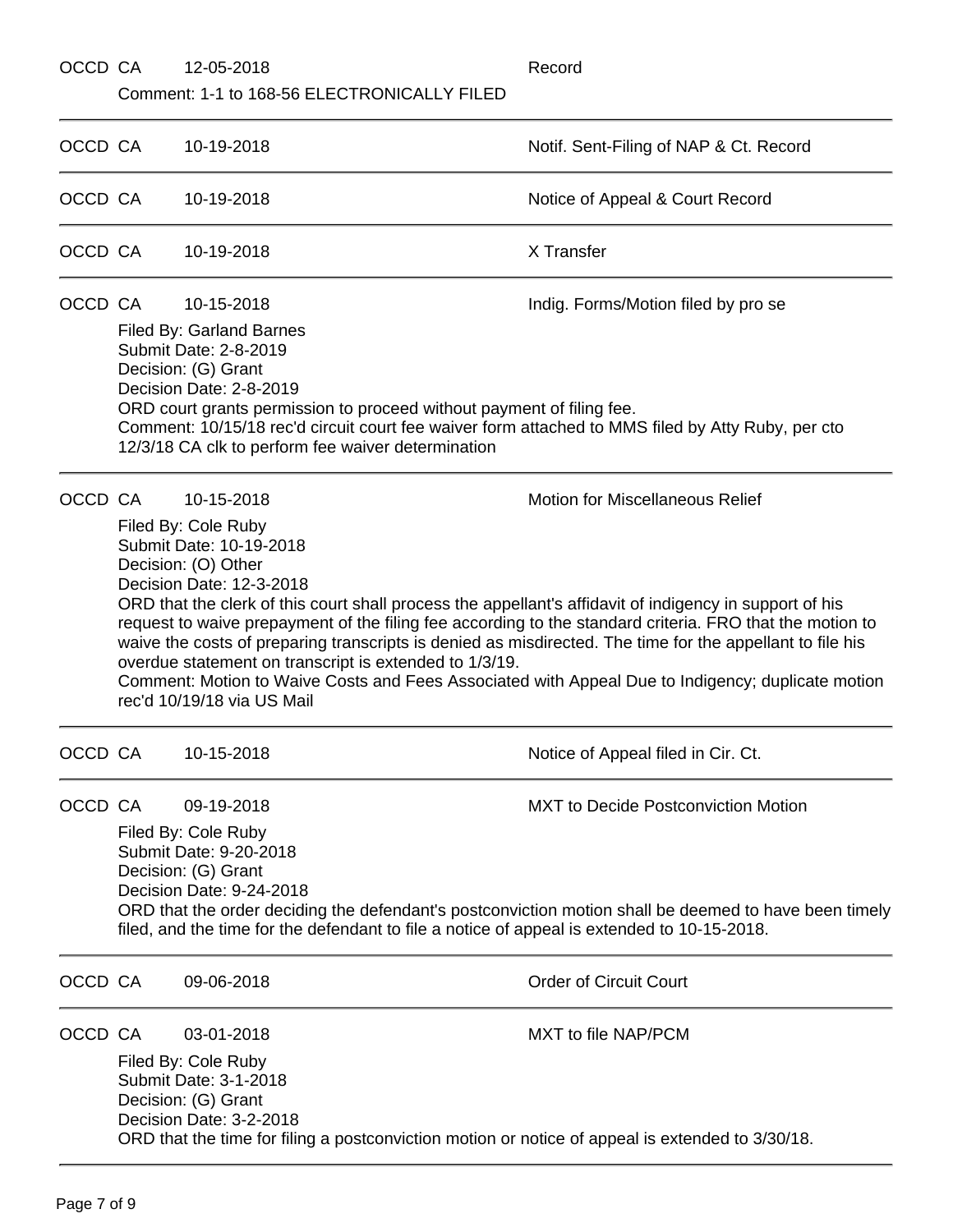ORD that the time for filing a postconviction motion or notice of appeal is extended to 2/22/18. OCCD CA 10-27-2017 MXT to file NAP/PCM Filed By: Cole Ruby Submit Date: 10-27-2017 Decision: (G) Grant Decision Date: 10-30-2017 ORD that the time for filing a postconviction motion or notice of appeal is extended to 12/22/17. OCCD CA 08-28-2017 MXT to file NAP/PCM Filed By: Cole Ruby Submit Date: 8-28-2017 Decision: (G) Grant Decision Date: 8-29-2017 ORD that the time for filing a postconviction motion or notice of appeal is extended to 10-23-2017. OCCD CA 06-28-2017 MXT to file NAP/PCM Filed By: Cole Ruby Submit Date: 6-28-2017 Decision: (G) Grant Decision Date: 6-29-2017 ORD that the time for filing a postconviction motion or notice of appeal is extended to 8/22/17. OCCD CA 04-18-2017 **COLLET 19-18-2017** Attorney address updated

Comment: Address changed for attorney: 20309 Daniel W. Blank

OCCD CA 03-20-2017 MXT to file NAP/PCM

Filed By: Cole Ruby Submit Date: 3-20-2017 Decision: (G) Grant Decision Date: 3-22-2017 ORD that the time for filing a postconviction motion or notice of appeal is extended to 5/17/17.

OCCD CA 01-23-2017 MXT to file NAP/PCM

Filed By: Cole Ruby Submit Date: 1-23-2017 Decision: (G) Grant Decision Date: 1-24-2017 ORD that the time for filing a postconviction motion or notice of appeal is extended to 3/17/17.

OCCD CA 11-08-2016 MXT to file NAP/PCM

Filed By: Cole Ruby Submit Date: 11-8-2016 Decision: (G) Grant

OCCD CA 01-08-2018 MXT to file NAP/PCM

Filed By: Cole Ruby Submit Date: 1-8-2018 Decision: (G) Grant Decision Date: 1-9-2018